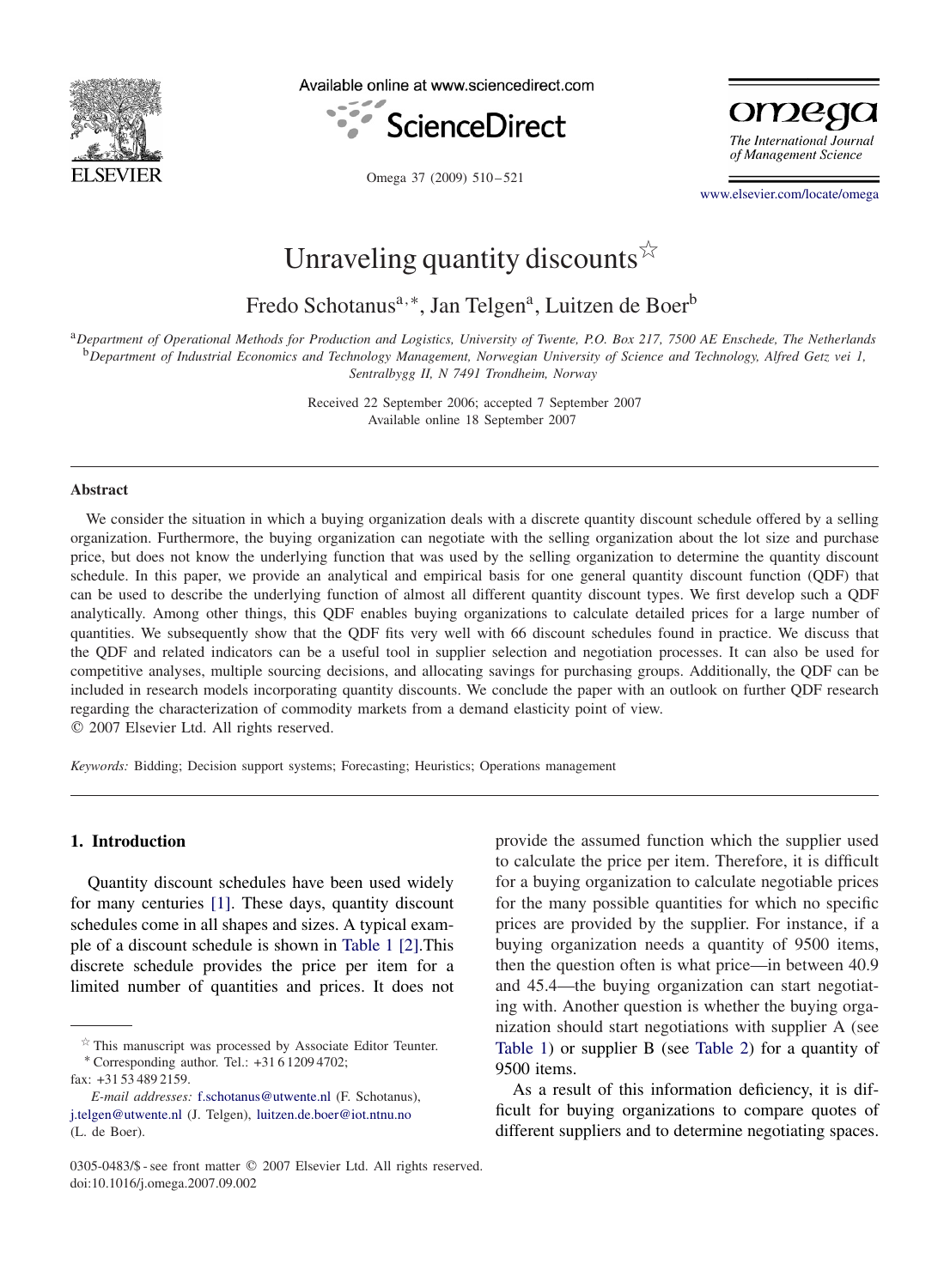<span id="page-1-0"></span>Table 1 Example of a discount schedule of supplier A [\[2\]](#page--1-0)

| Quantity         | Price per item |
|------------------|----------------|
| 1000-4999        | 50.0           |
| 5000-9999        | 45.4           |
| 10,000-29,999    | 40.9           |
| 30,000-49,999    | 38.1           |
| 50,000-199,999   | 37.1           |
| 200,000 and more | 33.5           |

Table 2

Example of a discount schedule of fictional supplier B

| Quantity          | Price per item |
|-------------------|----------------|
| 500-999           | 51.0           |
| 1000-1999         | 49.0           |
| 2000-3999         | 47.0           |
| 4000-7999         | 45.0           |
| 8000-15,999       | 43.0           |
| $16,000$ and more | 41.0           |

In this paper, one of our aims is to tackle this information deficiency problem. We do this by deriving the quantity discount function (QDF) that the supplier used to calculate the price per item. With this QDF, a buying organization can calculate prices for all possible quantities. But more importantly, the QDF derived can be used as a basic ingredient in research models incorporating quantity discounts. Before we discuss more applications and the academic and practical relevance of the QDF in more detail (Sections 1.2 and 1.3), we shortly introduce some important insights into quantity discounts in Section 1.1.

### *1.1. Relevant knowledge base on quantity discounts*

First of all, calculating prices for all possible quantities is only a useful practice if the purchase price is negotiable. According to Munson and Rosenblatt [\[3\],](#page--1-0) this is true for most situations. They argue in their study that purchase prices and lot sizes are mostly determined through negotiations. Munson and Rosenblatt also note that quantity discount schedules may have different characteristics:

- The number of price breaks in a discount schedule may be one, two, multiple or infinite [2,4].
- The form may be all-items or incremental. An allitems form means that all items receive the same
- Time aggregation may be individual or multiple. This describes whether the discount applies to individual or multiple purchases over a certain time period [\[3\].](#page--1-0)
- And finally, discounts may apply to one or multiple items [\[3\].](#page--1-0)

The economic rationales of quantity discounts are mainly three-fold:

- Achieving perfect price discrimination against a single customer or a set of homogenous customers or achieving partial price discrimination against heterogeneous customers [\[6\].](#page--1-0)
- Influencing the buying organization's ordering pattern to coordinate the supply chain [\[7\]](#page--1-0) or to increase the logistics system efficiency in a distribution channel [\[8\].](#page--1-0)
- And often, buying organizations are simply expecting a certain quantity discount for purchasing large amounts [\[9\].](#page--1-0)

The body of knowledge on different types of quantity discounts is large, both from the seller's perspective and from the buyer's perspective. From the seller's perspective, a great deal has been written about when suppliers should offer quantity discounts, and if so, what type of quantity discount schedule they should offer to maximize profits (e.g., [\[10\]\)](#page--1-0). From the buyer's perspective, a great deal has been written about the application of quantity discounts in economic order quantity (EOQ) models (e.g., [\[11\]\)](#page--1-0) and inventory ownership problems (e.g., [\[12\]\)](#page--1-0).

Nearly all the previous research on quantity discounts is focused on creating quantity discount schedules or applying discount schedules in new or existing models. We use a different perspective. Given a quantity discount schedule, we are interested in deriving the supplier's original function that was used to create the schedule. Up to now, very little is known on deriving a QDF from a quantity discount schedule.

A given discount schedule (see Table 1 for an example) provides an indication of potential price discounts. For instance, Table 1 provides an indication of potential price discounts for five price breakpoints. For buying organizations, this in itself is useful information for supplier comparison and negotiations. A QDF, however, can provide more information. In the next sections, we discuss the academic and practical relevance of a QDF.